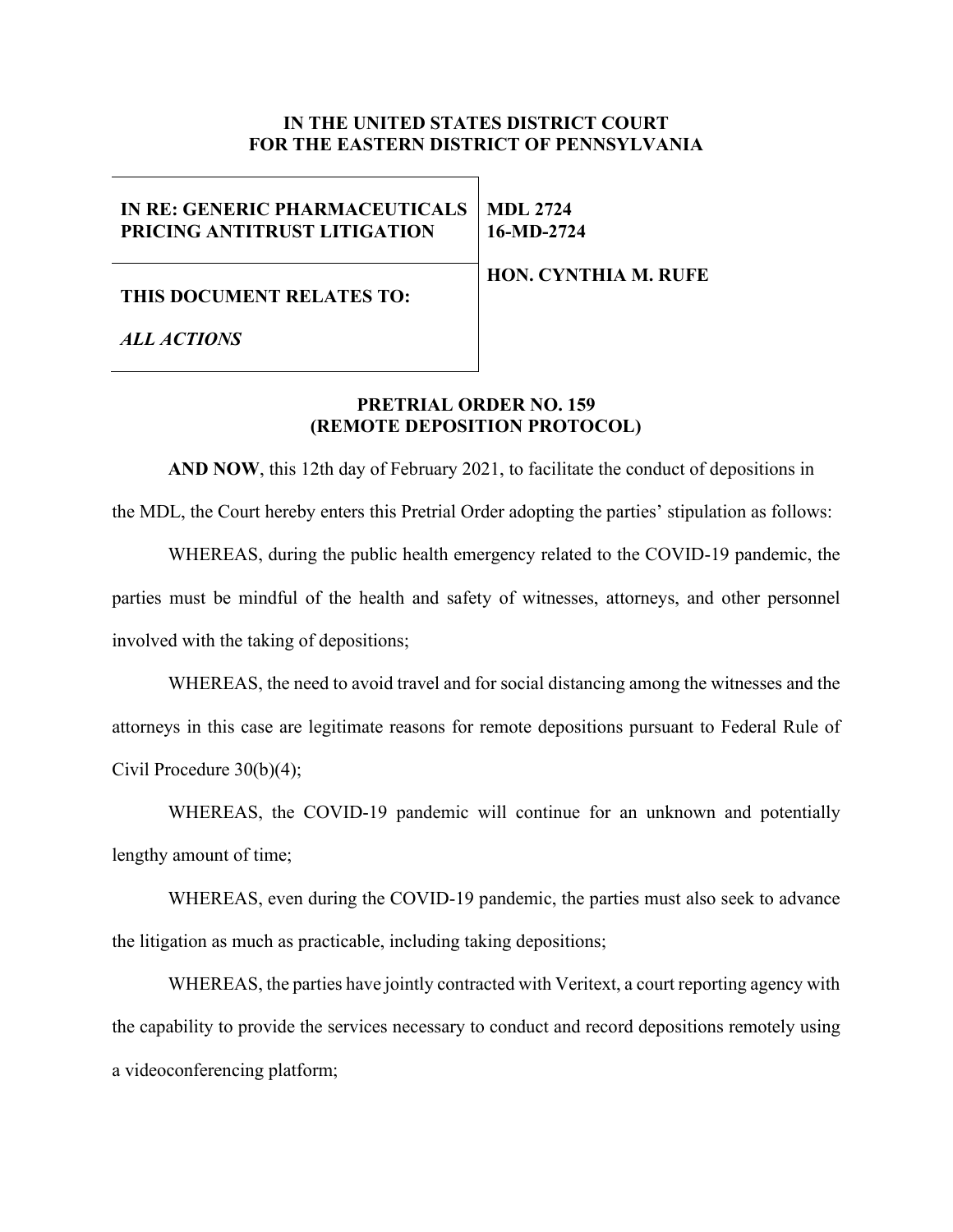THEREFORE, the parties hereby stipulate as follows:

1. **Applicability of this Order**: The Remote Deposition Protocol shall apply if any of the following individuals elect to appear remotely: the witness, the witness's counsel, the noticing attorney, or any other attorneys who will participate in such depositions. Any of these parties may elect to appear remotely pursuant to the terms of this Remote Deposition Protocol and Pretrial Order No. 158 (Pretrial Order No. 159 referred to herein as Fact Deposition Protocol) by so indicating in the notice of deposition or in response to the notice of deposition. This Remote Deposition Protocol does not modify the governing rules for the taking of depositions imposed by the Federal Rules of Civil Procedure or the Federal Rules of Evidence except to the extent those rules are specifically modified herein or by the governing Fact Deposition Protocol. Nothing in this Remote Deposition Protocol is intended to or shall be construed to preclude any witness and his or her attorney from appearing at the same location for any deposition.

2. **Hybrid In-Person and Remote Depositions:** If the noticing party, counsel for the witness, and the witness agree, an in-person deposition may take place at a suitable location that has been agreed-upon by those parties or selected by counsel for the witness as provided in the Fact Deposition Protocol. For depositions that are conducted in person, any attorneys who are permitted to attend under the Fact Deposition Protocol may appear in person. Any permitted person wishing to attend and/or participate in an in-person deposition may do so by video or teleconference, but must notify the noticing and responding party at least five business days prior to the deposition if the noticing party has not already made arrangements for attendance by video or teleconference. The noticing party shall be responsible for ensuring the deposition is accessible by video or teleconference.

2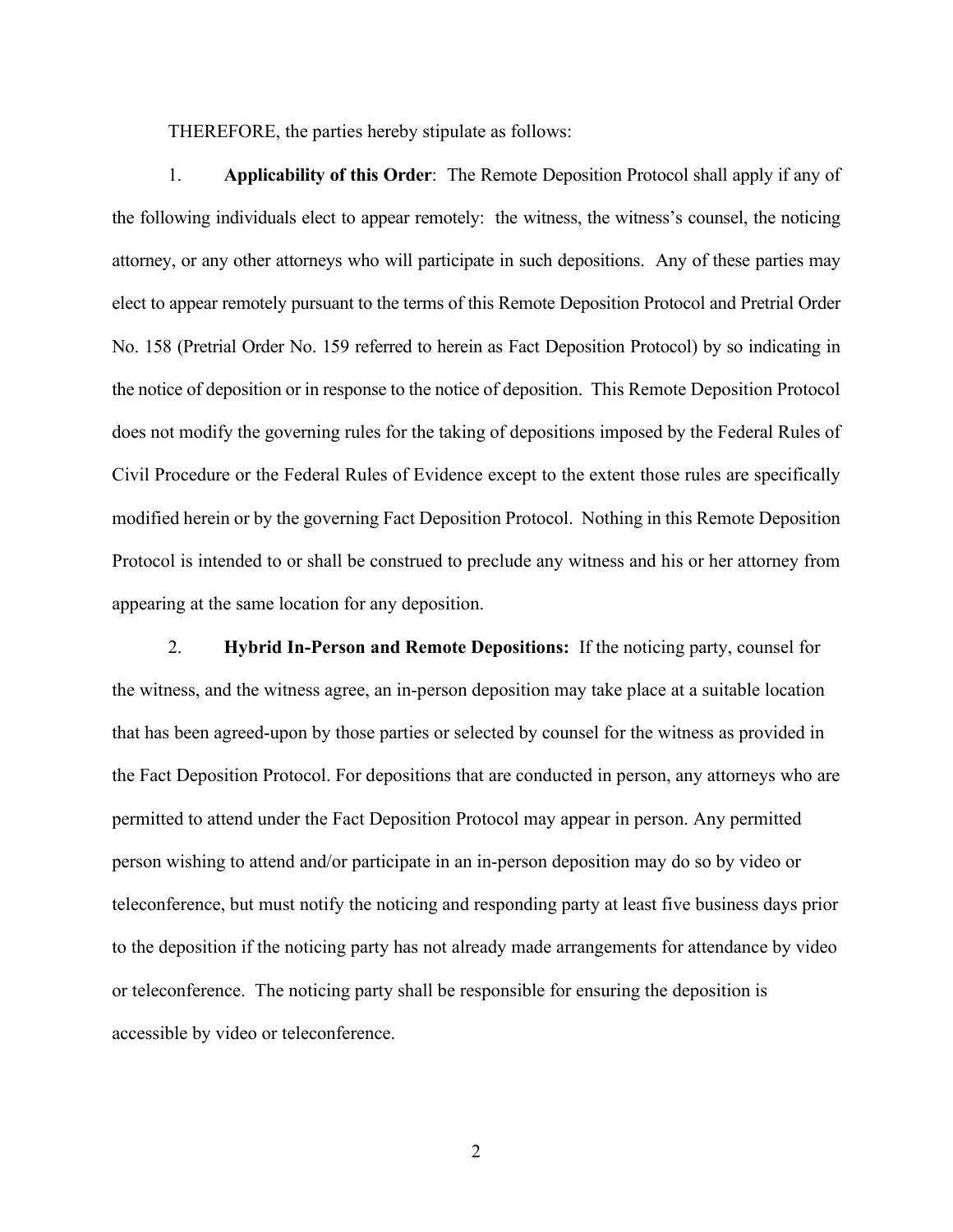Nothing in this Remote Deposition Protocol precludes: (a) a party from moving for a protective order under Fed. R. Civ. P. 26(c) to require that a given individual deposition proceed in person; (b) the noticing party, counsel for a witness, counsel for the witness's current or former employer from moving for a protective order under Fed. R. Civ. P. 26(c) to require that a given individual deposition proceed remotely, or that a restriction be placed on the number of individuals being physically present in the same location as the witness in light of then existing COVID-related guidelines and restrictions; or (c) counsel for a witness or counsel for the witness's current or former employer from being in the same room as the witness, if the videoconferencing requirements of paragraph 6 are satisfied.

3. **Experts**: In advance of the start date for expert depositions, the parties shall meet and confer to discuss any appropriate modification(s) to this Remote Deposition Protocol for such depositions.

4. **Deposition Notice:** Any deposition noticed pursuant to Fed. R. Civ. P. 30 and the terms of this Remote Deposition Protocol must list the location (city and state) from where the witness will attend. The notice for any deposition to be taken under the terms of this Remote Deposition Protocol shall identify the remote deposition vendor, if different than Veritext that will host and record the remote deposition. All notices shall contain a general description of how those attending may access the remote connection being utilized for the deposition (*e.g.*, GoToMeeting, Zoom, WebEx). The noticing party shall serve a copy of this Remote Deposition Protocol with any notice for a remote deposition.

5. **Remote administration of the oath:** The parties agree that a court reporter may administer the oath to a witness remotely, even if the court reporter is not in the physical presence of the witness. Further, if a court reporter is not authorized to take oaths in the place of examination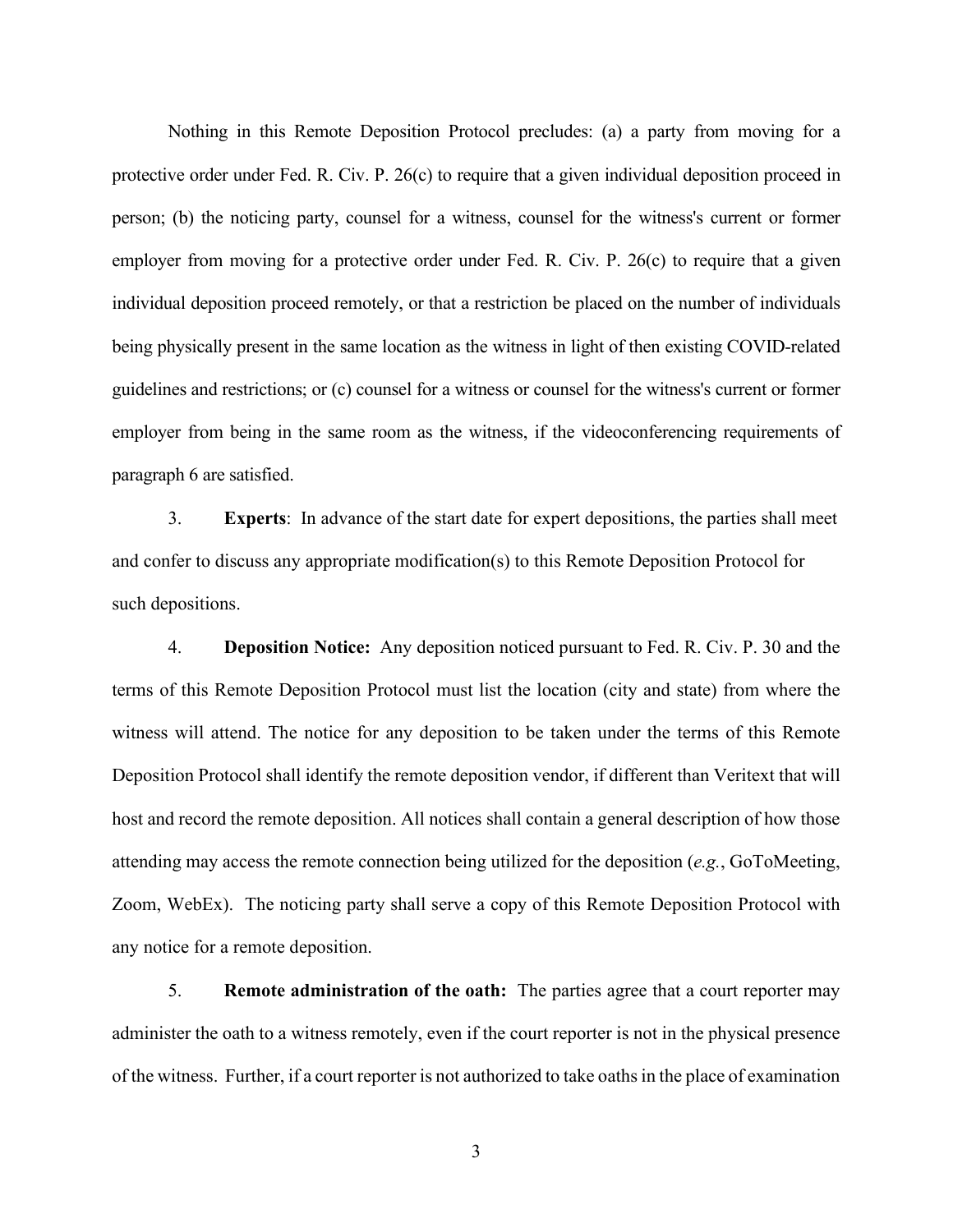pursuant to Federal Rule of Civil Procedure 28, the parties agree that the extenuating circumstances of the COVID-19 pandemic warrant proceeding with the administration of such oaths remotely and that the transcripts may be used by or against all parties in this litigation to the same extent as if taken in person.

6. **Video-conferencing and Recording:** If the witness, witness's attorney, attorney for witness's current or former employer, and/or the noticing attorney are appearing for the deposition remotely, then a video conferencing service shall be utilized and such video may be recorded for later use in proceedings in this case, including trial. When video of the proceeding will be recorded, a professional videographer will attend, either remotely via videoconference or in person, to ensure the audio and video recording is accurately taken and that off-record discourse is not captured. Only the video feed of the witness will be recorded where all participants are remote.

Attorneys questioning a witness shall always be visible to the witness and should endeavor to appear on video visible to the other participants while asking questions; audio of attorney questions should be recorded, but video of questioning attorneys need not be recorded by default absent a request from any attendee that the questioning attorney's video be recorded.

Where the witness is physically appearing in the same room with the witness's attorney (or other defending attorney), then the witness's attorney (or other defending attorney) shall be responsible for ensuring, to the best of their ability, that the video camera(s) shows the witness. Additional cameras should show the witness's attorney and a view of the room showing both the witness and their counsel to other participants in the conference; these views need not be recorded.

At the time of the deposition, the witness must advise the court reporter of his or her physical location. The witness should endeavor to participate in the deposition from a quiet, well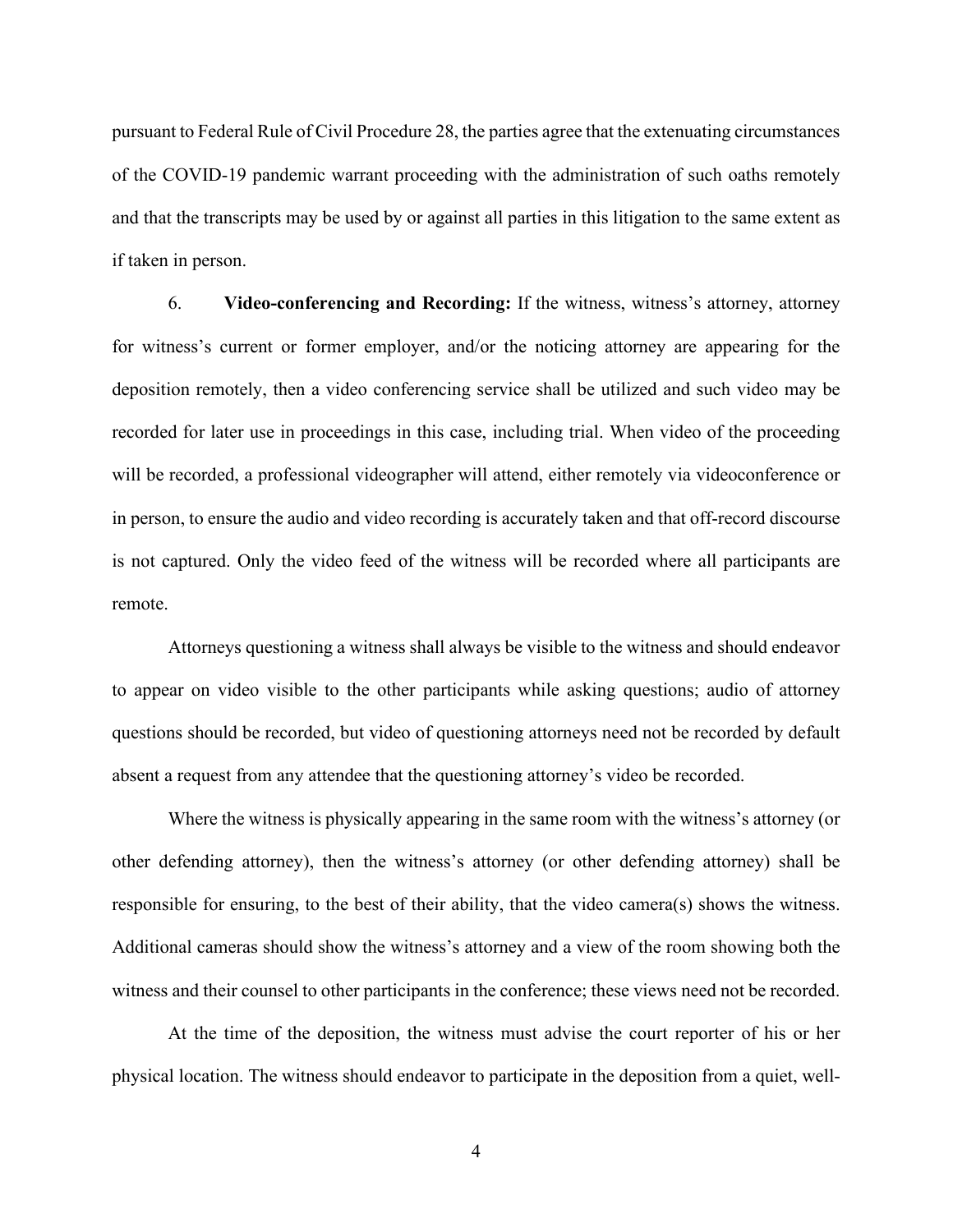lit, indoor location, while seated in front of a neutral background, and facing the camera being used to record the witness. The witness should attempt to turn off or silence any applications on their computer that may run in the background that could disrupt the video and audio recording. To avoid any potential disruptions of a videoconference deposition, those attending but not defending or actively questioning the witness must mute their microphones and ensure they are not appearing in the recording of any witness's deposition.

7. **Responsibility for Platform:** Veritext will provide the platform used to conduct all remote depositions. Veritext shall provide invitations to attend the deposition remotely via emails to the witness and all parties in the MDL in the manner prescribed in Section  $II(A)(2)$  of the Fact Deposition Protocol. In the event Veritext cannot provide services another provider may be used that can adhere to the requirements in this Protocol.

8. **Hardware:** At least 14 days prior to the deposition, the witness (through their counsel, if applicable) shall confirm via email to the noticing party and the Deposition Coordinators as provided in the Fact Deposition Protocol whether they have: (1) a computer with a webcam capable of video conferencing; and (2) an internet speed of at least 1.5 Megabits per second. An iPad or other tablet is not acceptable hardware for participating in a remote deposition. If the witness lacks any of the capabilities noted above, then the noticing party shall arrange to loan or otherwise provide such hardware to the witness at least 48 hours before the deposition. Counsel for the witness will (a) make reasonable efforts to facilitate the noticing party's efforts to provide such hardware to the witness and (b) facilitate the secure return of any loaned hardware.

9. **Testing**: The noticing party shall contact Veritext and arrange a time convenient for the witness and defending counsel to conduct a test of the video conferencing service, the test shall be at least 24 hours before the deposition. Veritext will provide the witness and all other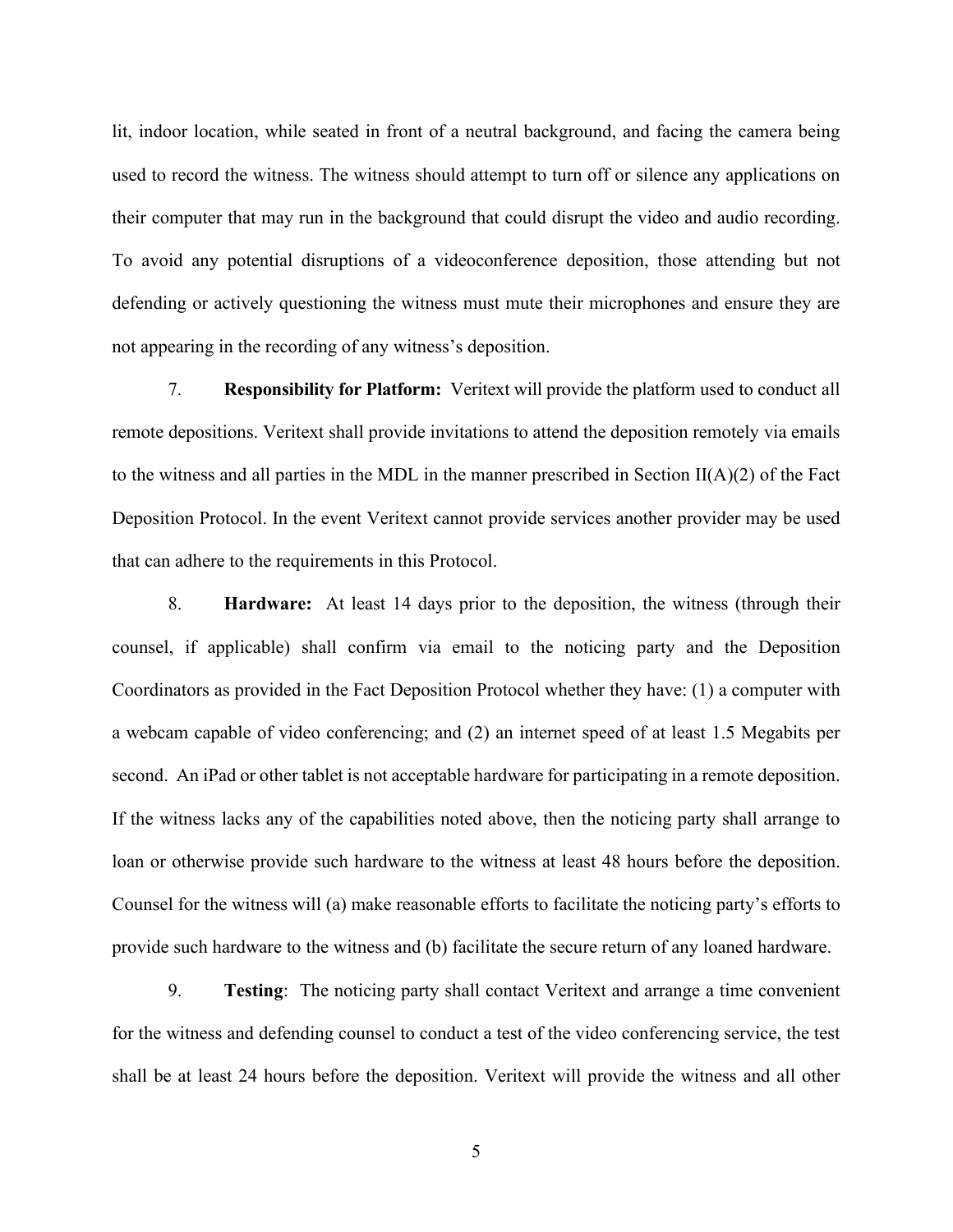attendees with detailed instructions regarding how to participate in the remote deposition at least three business days before the deposition.

10. **Required Features of Any Remote Deposition Vendor:** Any platform must allow for the court reporter to accurately record and for the videographer to accurately capture audio and video, and for all participating attorneys and the court reporter to hear and see, the witness, any deposing counsel, and defending counsel. The parties understand that Veritext has implemented security measures to ensure the confidentiality of the remote deposition (*e.g.*, video and audio feeds, exhibits). These security measures include using tools such as a "virtual waiting room" that allows Veritext to admit only individuals authorized to attend the deposition and showing in real-time a list of all persons attending the videoconference deposition. The participating attorneys must have the ability to be heard and become visible to all other participants during the deposition, should that become necessary, for example, if an attending attorney needs to lodge an objection. The videoconferencing platform's private chat function shall not be used. The videoconferencing platform's breakout room function may be used at deposing counsel's and/or defending counsel's request.

### 11. **Deposition Exhibits:**

**A. Hard Copy Exhibits:** Exhibits should be expected to be presented in electronic format using the Veritext paperless multimedia platform. Paper hard copy should be the exception, where needed.<sup>1</sup> A remote deposition may be conducted using hard copy paper exhibits when mutually agreed upon by the noticing party, the witness and counsel for the witness. Regardless of the format of the remote deposition, documents that are exceptionally voluminous,

<sup>&</sup>lt;sup>1</sup> Exhibits which will frequently be referred to in multiple depositions may, if agreed to by the parties, be included in a sealed hard copy deposition binder or sealed envelopes available to witnesses.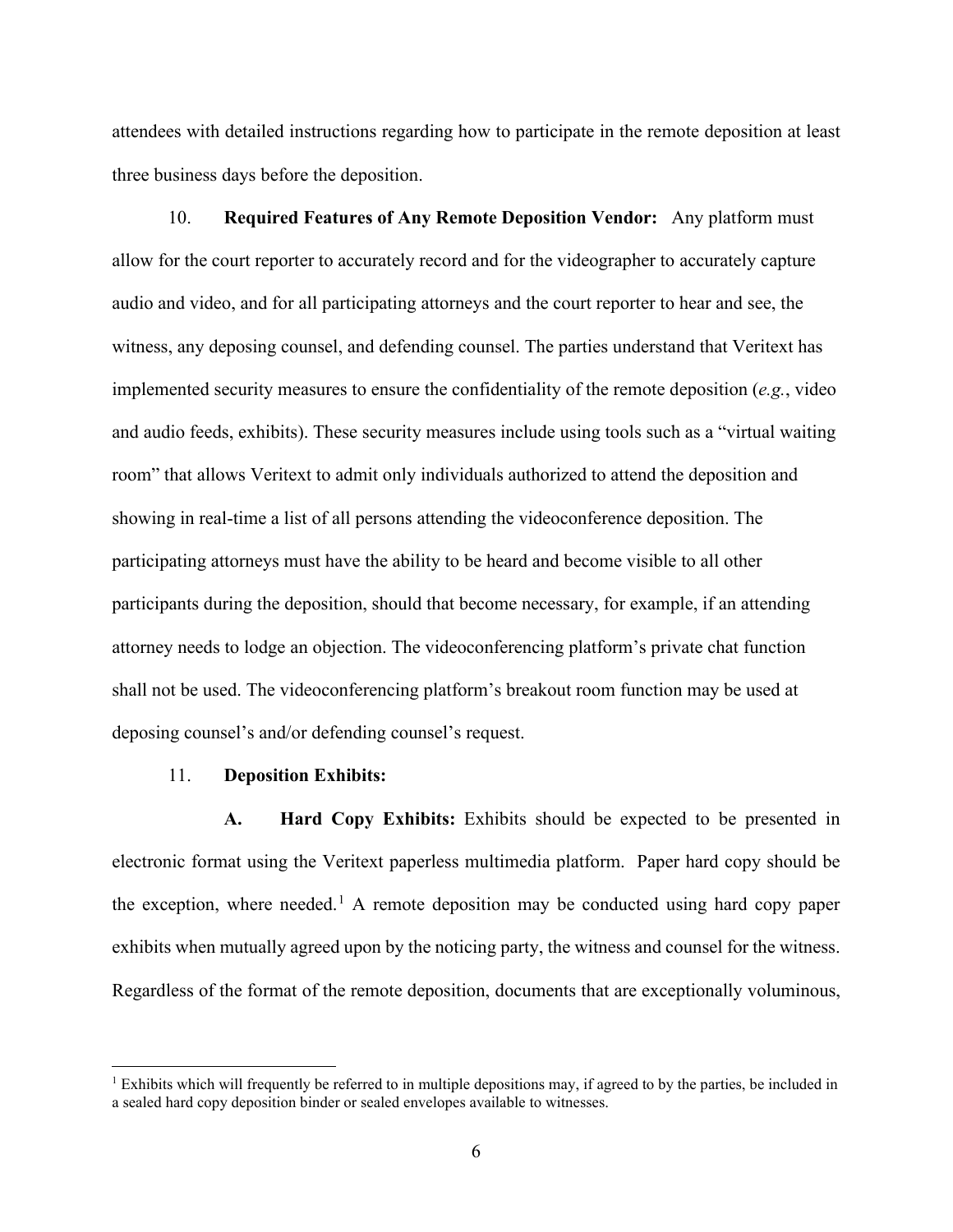large, or otherwise exceptional that – by their nature – are more suited to presentation on paper than electronically should be provided in hard copy in advance to the witness and the witness' counsel. If a defending party believes a witness will be unable to proceed with electronic exhibits, they must notify the noticing party not less than 14 days in advance of the scheduled deposition. The parties shall work together and with Veritext, as needed, to find a reasonable accommodation, such as, for example, using one of Veritext's offices, sharing the costs of a vendor to print copies for the witness or rescheduling the deposition until a solution is determined. If the parties cannot come to an agreement within 7 days of the deposition, they shall notify the special masters for assistance.

When proceeding with paper exhibits, unless the parties agree otherwise, the noticing party shall mail or otherwise deliver hard copies of all exhibits to the witness and the witness's counsel to be received at least one business day before the deposition. Notwithstanding the foregoing, the noticing party is under no obligation to provide in advance of the deposition hard copies of any electronic Excel files or other electronic spreadsheets, tables, or databases that the noticing party intends to use as an exhibit during the deposition.

The noticing party shall use its best efforts to ensure that all exhibits that the noticing party intends to use in a deposition are included in such mailing. Such hard copy exhibits shall remain sealed until the deposition begins. The seal shall be broken for the first time on the record and on video by both the witness and witness's counsel once the examining attorney requests the seal to be broken.

The witness and the witness's counsel shall not review any of the hard copy exhibits until directed to review a specific document on the record by the examining attorney. After the conclusion of the deposition, the witness and the witness's counsel shall not review any hard copy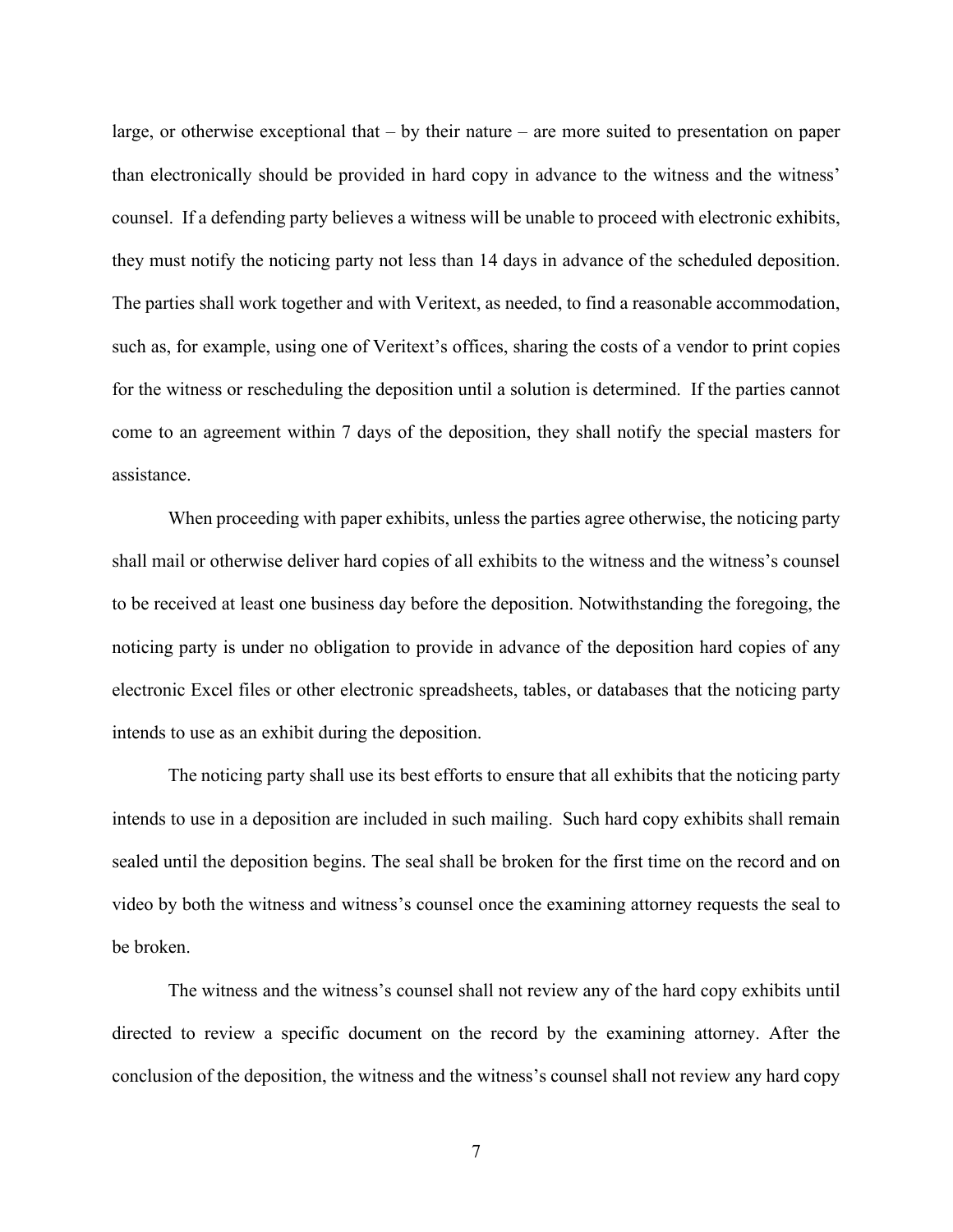exhibits that were not used during the deposition, or otherwise open any unsealed sections of the hard copy exhibits. The examining attorney may, in its discretion, provide a return label for the witness and/or the witness's counsel to send the marked hard copy exhibits and any unused hard copy exhibits back to the examining attorney at the conclusion of the deposition. If the examining attorney chooses not to provide a return label to the witness for any unused hard copy exhibits and/or a return label to the witness's counsel to return all hard copy exhibits, the examining attorney may request the witness and/or the witness's counsel to destroy the remaining hard copy exhibits.

Nothing in this Remote Deposition Protocol shall preclude the noticing party from introducing in electronic format only any exhibits that the noticing party could not in good faith have reasonably anticipated using in advance of the deposition. Nothing in this Remote Deposition Protocol shall preclude counsel for any non-noticing party from introducing exhibits in electronic format only. Electronic copies of all exhibits shall be available through Veritext or the remote deposition platform for all participating attorneys and the witness as set forth in Paragraph 11(B).

**B. Electronic Exhibits:** Pursuant to ¶ VI.B. of the Deposition Protocol, the examining party may utilize electronic exhibits in connection with a deposition so long as the examining party arranges for the technology to permit the presentment of the electronic exhibits at the deposition to the witness and counsel participating in-person and by video. Examining counsel should make available to other counsel a platform that allows downloading the exhibits after the exhibits have been marked and entered into the record during the deposition.

Throughout the deposition, witnesses and counsel participating in person or by video shall have the ability to review all electronic exhibits in their entirety after they have been marked and entered into the record and refer back to previously-introduced exhibits at any time during the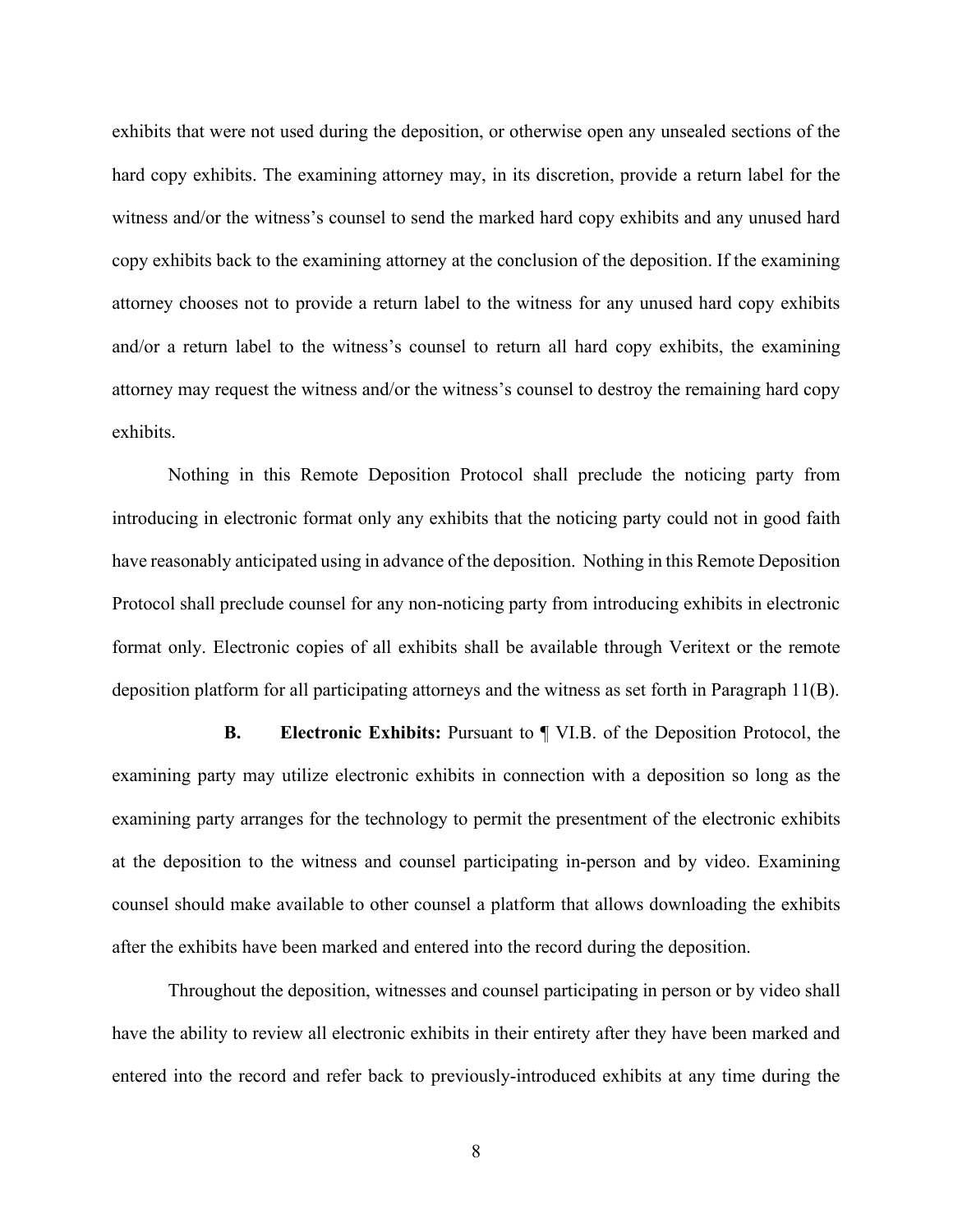deposition. The complete exhibit entered into the record shall be available to the witness and all participating counsel to review regardless of whether the examining party displays only certain pages of the document on any platform display. The witness shall have the independent ability to manipulate the exhibit (scrolling, etc.) to facilitate their review. In other words, neither a witness nor any counsel participating in person or by video shall be limited during the course of the examination to only those portions of an electronic exhibit that examining counsel focuses on and/or displays via an electronic platform display.

The fact that a witness was provided with an electronic copy of an exhibit will be an insufficient basis, by itself, to object to the admissibility of that exhibit at trial. Counsel may present visual and audio-video and other forms of multi-media exhibits utilizing services such as Veritext's multi-media presentation platform, which may be produced to include video of the witness's or counsel's interaction with such exhibits as those interactions occurred in the deposition.

12. **Impact of Technical Difficulties:** Any pauses, lags, and/or disruptions in technology, including but not limited to interruptions in internet connection, will not result in waiver of objections by any party. The witness's counsel shall notify all deposition attendees as soon as possible as to its objections. Any material time spent, whether on or off the record, dealing with technical issues shall not count against the duration limits agreed to by the parties for the particular deposition or the aggregate duration limits set forth in the Fact Deposition Protocol. If any pauses, lags, and/or disruptions are persistent or prolonged, the parties should consider: (1) extending the remote deposition by an amount of time equal to the duration of the pause, lag, and/or disruption; or (2) rescheduling the remote deposition for a later date. In the event a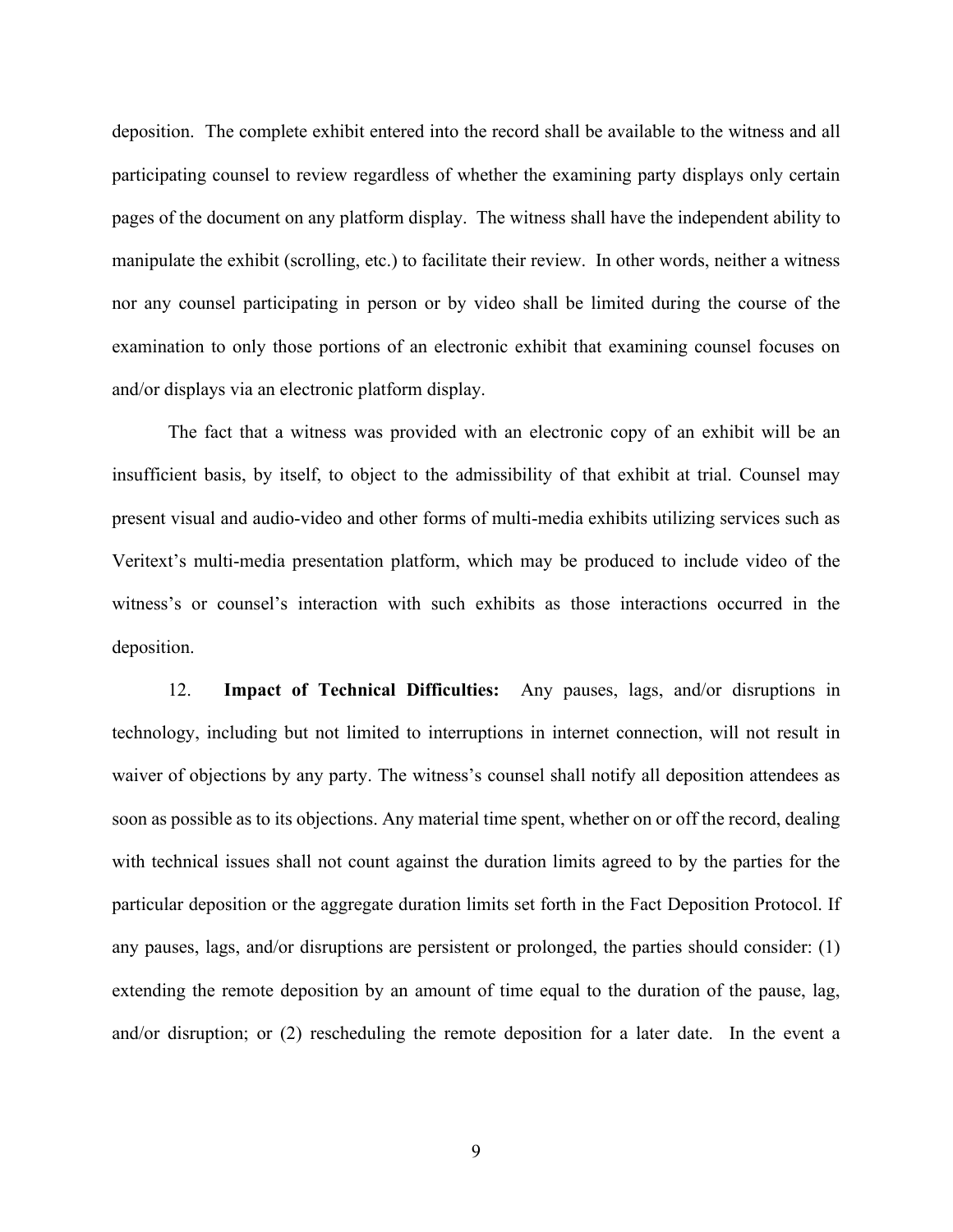deposition is rescheduled, the amount of time spent on the record, minus any disruption time, shall be deducted from the total time permitted for that deposition.

13. **Communication with the Witness:** While on the record during the deposition, no person is permitted to communicate with the witness by any means not recorded in the same manners as the deposition itself (*e.g.*, no email, gestures, handwritten notes, or text exchanges with the witness are permitted). However, the witness's counsel may communicate with the witness telephonically or by other means during breaks, consistent with the terms of the Deposition Protocol, the Federal Rules of Civil Procedure, any applicable stipulations, and applicable law.

14. **Witness Rules During Deposition:** Unless otherwise agreed in advance between both noticing counsel and the witness's counsel, no person may be physically located in the same room as the witness during the taking of a remote deposition except for: (a) a non-attorney who is present solely for the purpose of providing technical assistance to the witness in using the platform, (b) defending counsel who represents a witness, or (c) any attorney for a witness's current or former employer. During the deposition, the witness shall not, without informing the noticing party, consult any outside sources of information other than the exhibits presented to the witness to obtain information in connection with his or her testimony during the deposition.

15. **Non-Party Depositions:** The noticing party shall serve a copy of this Remote Deposition Protocol with any subpoena for a remote deposition. The parties shall use their best efforts to obtain the consent of a non-party witness to this Remote Deposition Protocol after service of the subpoena. If a party cannot obtain a non-party witness's consent to this Remote Deposition Protocol, it shall inform the other parties. Any party may, and, with notice to the non-party witness, seek a telephone conference with the Court or Special Master to resolve the dispute.

10